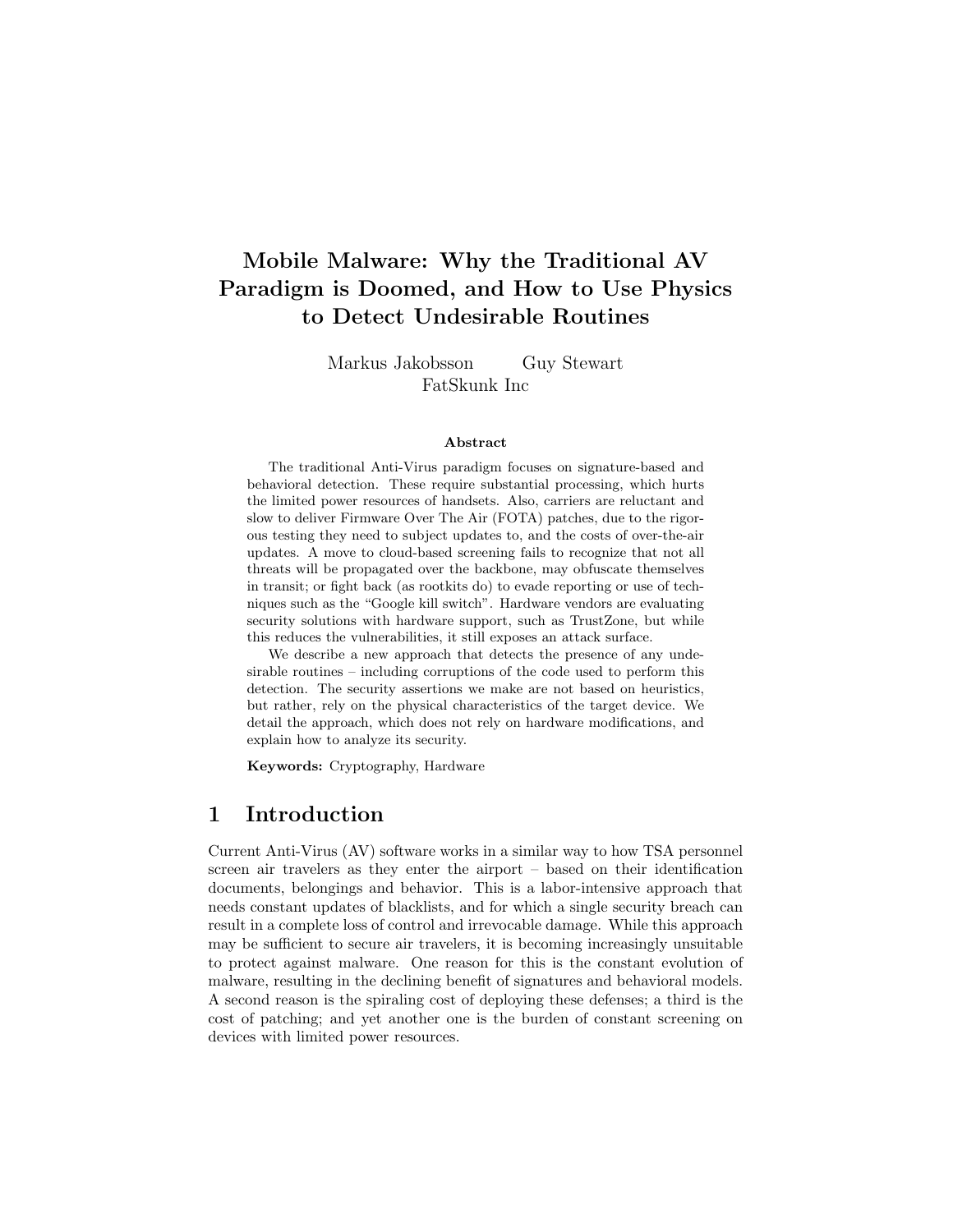In this paper, we describe an approach that detects any active malware, including zero-day attacks, simply based on the fact that all active routines take up space in the cache – whether in the form of code or an entry in the interrupt table. The approach does not rely on patching, and benefits from moving the attack surface off of the target device and onto a web server responsible for performing security assessments of the target device. This transfer of control improves security, since attentive organizations are better at managing their security than individuals are. It also aligns liability with control, as it allows relying parties to determine the security posture of consumer (and employee) devices, instead of having to blindly trust that the device owner makes prudent security decisions.

The basic underlying principle behind the approach we describe is to run a micro-kernel with full OS privileges, where the micro-kernel freezes all active routines and empties the cache, disables interrupts, and performs a computation that is configured to require all of the cache (except the space known to be used by the microkernel) in order to run quickly. The result of the computation is a checksum. If malware resists being disabled, thereby remaining at least in part in the cache in spite of the intentions to evacuate it to RAM or secondary storage, then the available space will be less than what was expected, and either the checksum result will be incorrect or the computation of it will take much longer than for a clean device. The algorithm used in the computation is designed in a manner that makes the time-space tradeoff extreme – thereby making any reduction of the available space cause a dramatic increase of the execution time. This delay is clearly distinguishable from deterministic but uncontrollable "hardware noise", such as the state of the hardware bus controller at the start of the scan, timer aliasing, and aliasing caused by different clock domains. Based on case analysis of the various ways that malware can stay in the cache, one can prove the minimum increase of time as a function of physical device properties – such as the number of processors; the processor speed(s); the bus speed; etc. The time of execution is measured at a location that is not exposed to malware  $-$  a good practical location for handsets, for example, is in the modem processor, which has a substantially smaller attack surface than the operating system does.

The checksum value and the time it took to compute this are then verified by an external entity in charge of performing the security assessment of the device. We call this the external verifier. Apart from verifying the results, the external verifier also generates the random challenge used as an input to the algorithm computing the checksum. The external verifier executes in a secure (trusted) location. Deterministic network latency improves the efficiency of the attestation process, so locating the external verifier close to the target is desirable. The external verifier can utilize a proxy executing on-board the device, provided that the proxy is running in a secure module on the device (such as the modem processor, as mentioned above, or a SIM card). The proxy provides device identity, cryptographic services, and secure high-resolution timing. Throughout this paper we refer to the remote off-board external verifier and its local on-board proxy as simply "the external verifier."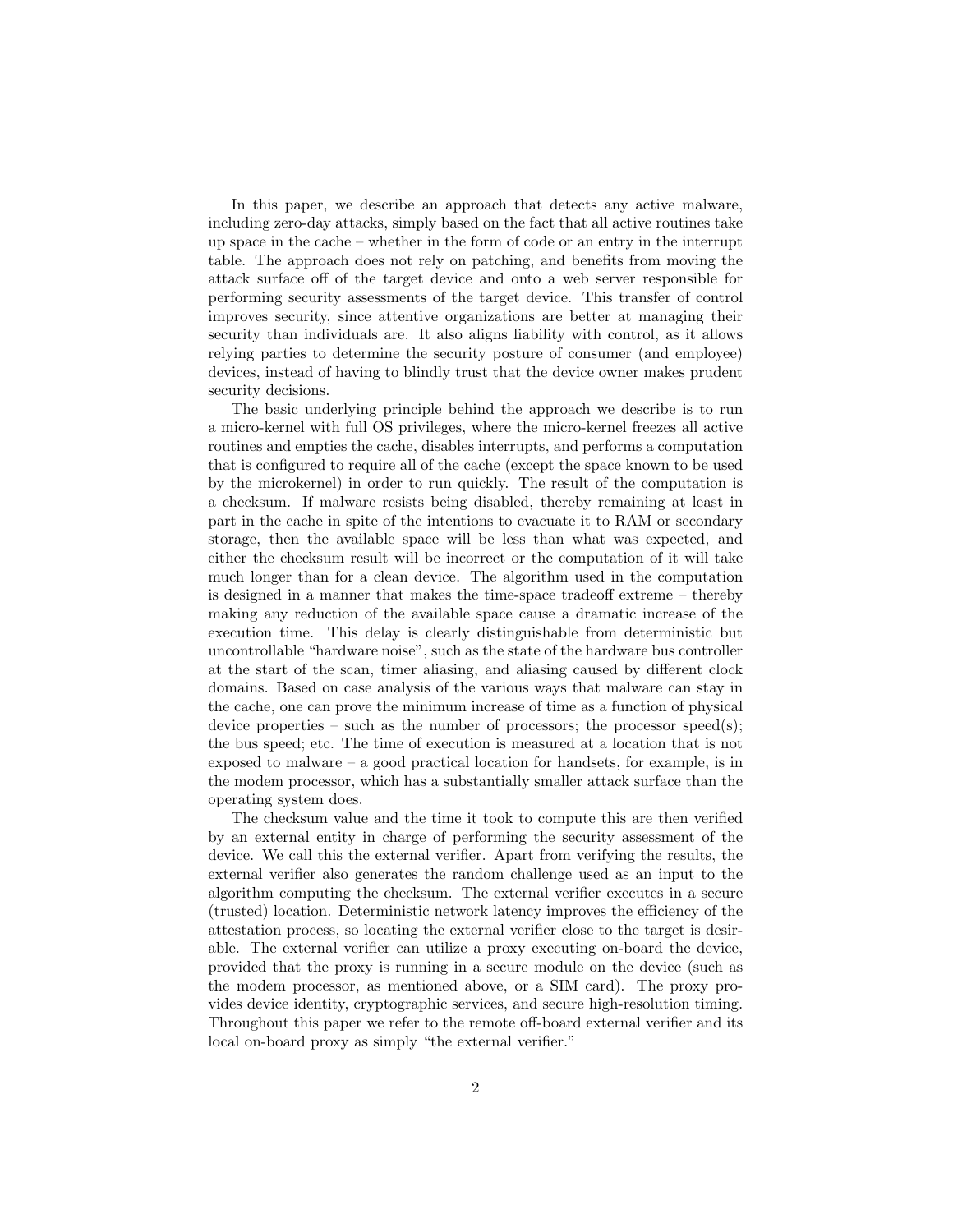For maximum security, the type of scans we describe are performed both in a scheduled manner (such as at 2am every night) and after they are triggered by events (such as accesses to internal or external resources, or after an application calls an API to initiate the scan). The scheduled scans are intended to limit the spread of malware using devices whose usage does not necessarily trigger scans by themselves, whereas the triggered scans are used to guard access to sensitive resources. Example internal resources include a credential storage used by a password manager, a key ring, and a decryption key for a file whose access is controlled by digital rights management software. Example external resources include a user account managed by a financial institution and a corporate network. In general, after a successful scan completes, a security sensitive task is performed. Depending on the context and the calling application, this may involve loading, verifying and activating a small set of routines; performing a trustworthy device backup to a server; and scanning secondary storage for undesirable software and data. Two examples of undesirable software are routines that, while not active malware, are either known to be harmful (such as a typical trojan), or not allowed under some terms of service.

We note that our solution does not *prevent* infection, but only detects it. Therefore, it is not intended to replace traditional AV technology, but rather, to complement it. One obvious use of traditional AV software is to limit infections in the first place; another is to search the secondary storage for passive malware after it has been determined that there is no active malware. On the other hand, since traditional AV technology only prevents a portion of attacks, our technology is needed to detect when it fails.

Our technology is also not intended to replace hardware solutions such as TrustZone. TrustZone can be thought of as a very powerful sandboxing technique, but is known to have a considerable attack surface. (Indeed, one of the companies working with us has requested that our technology be used to verify the security posture of TrustZone.)

# 2 The Problems with Conventional Methods

To understand why conventional methods are increasingly less helpful to defend against the threat of malware, it is important to understand how they work, what infrastructure they require, and how malware authors counter them. This section aims at providing a brief review of these issues.

Deployment. Conventional anti-virus methods are based on heuristics and blacklisting – whether of code or behaviors of code. Signature-based detection screens for code patterns associated with known offending code, and behavioral detection looks at unusual access patterns known to be used by undesirable routines. By their very nature, these defense methods require constant updating, starting with the gathering of intelligence and generation of descriptors, followed by testing that these descriptors do not generate false positives, and the eventual deployment of the descriptors. Based on the amount of testing that has to be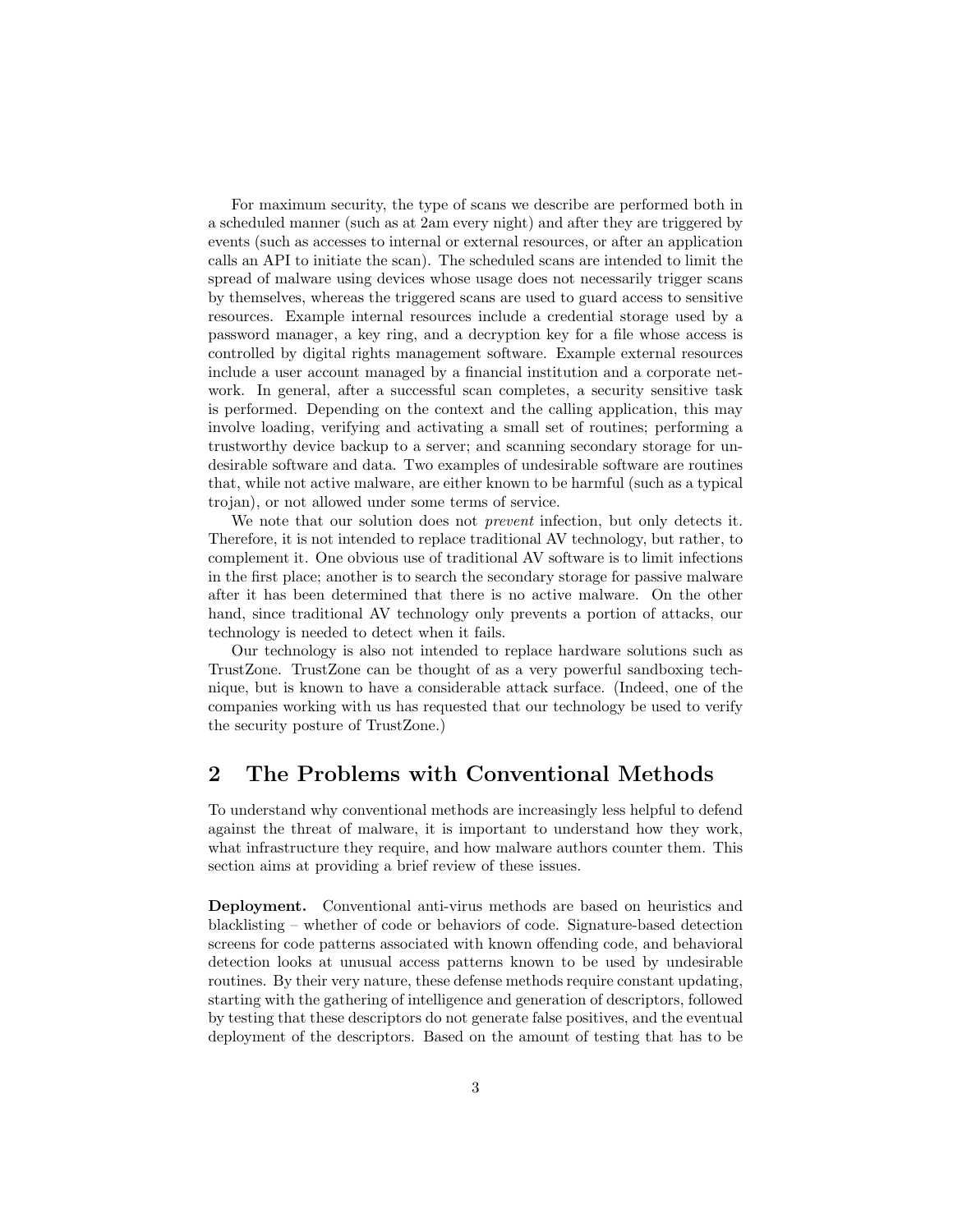done, the cycle – from initial identification of a threat to deployment of patches – takes anywhere from on the order of a day (for consumer-deployments to PCs) to something on the order of a month (the latter typically for corporate platforms, where the testing is much more intense), or more. The worst case is for Firmware Over The Air (FOTA) patches to mobile devices: In addition to being slow, they are also very costly. In contrast, the methods we describe are not based on heuristics or matching to known unwanted code, which avoids the need for patching in order to detect active threats. (Threats that are not active, such as typical trojans, are treated separately, after screening for active threats.)

Traditionally, the use of patches involves the communication of these to client devices, where these perform near-constant scanning of processes. To an increasing extent, this screening is instead performed using cloud services supported by thin clients on the user end, which makes patch deployment a bit easier. Independently of the deployment approach, however, malware authors use the detection systems as oracles to determine when new versions of their code are sufficiently different from older version. When the malware that is being tested is detected, the malware author simply creates a new version (an effort that can be automated) and tests again. This turns traditional AV systems into tools to evade detection. The ease with which this can be done is part of the reason for the ever increasing rate of malware evolution. The method we describe does not offer malware authors the opportunity to turn the defense system into a method to customize their threat, nor is it vulnerable to zero-day attacks.

On mobile platforms, the burden of deployment of patches is greater than for regular computer platforms. There are several reasons for this. One is that the testing of patches commonly is much more involved; another is the added network cost of patching over the air; and yet another is the fact that downloading large updates is burdensome to mobile devices with their limited bandwidth and battery resources. As mentioned, the approach we advocate is not based on patching – instead, it is pre-loaded at device deployment time, and requires no maintenance after that.

Scanning. Conventional anti-virus methods are based on near-constant screening of processes in order to keep malware off of protected devices. The ongoing processing translates to a burden on computational and power resources. In contrast, the methods we describe perform on-demand detection of the security posture of a device, which reduces the impact of device resources. Moreover, they allow an alignment of control and liability, by making it possible for a server associated with a relying party to assert that a given device is free from malware before service is provided to the device.

Another common traditional approach is to monitor or filter network communications on the backend, whether to block or detect corruptions. An example of the former is screening of email attachments by ISPs and carriers; an example of the latter is detection of requests indicative of the requesting device being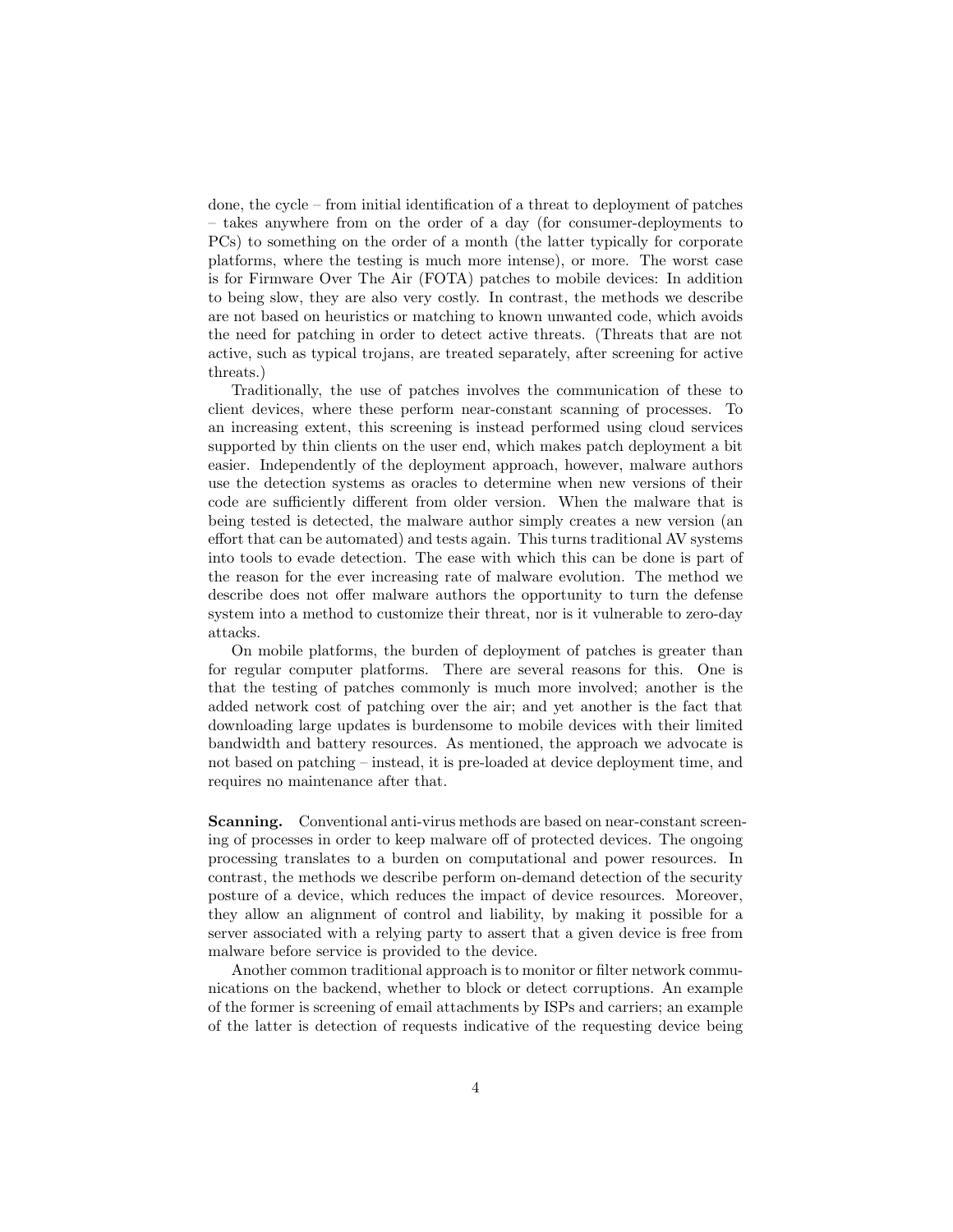infected – such as requests to known command and control centers. Whereas both of these techniques are great complements to other security measures, they share many of the drawbacks of signature-based and behavioral techniques (such as being based on knowing the exact nature of the problem); and also, do not address attacks that do not use the regular backbone for infection and configuration.

In the context of conventional anti-virus methods, offending or unwanted code is typically limited to malware. Traditional methods are often unable to detect other potentially unwanted code, such as code associated with jailbreaking, or more generally, code that breaks terms of service. However, the method that is the focus of this paper detects any active code – independently of how it was installed, and independently of whether it affects the client-side detection code. In particular, we assume our client side code to be potentially corrupted. In the context of the traditional detection methods, this is counter-intuitive to most, but possible to achieve by a complete shift of the underlying detection paradigm.

# 3 Technical Approach

Our approach is a form of software based attestation [5, 6, 9, 10, 11, 12, 13, 15, 16, 17], meaning that it uses software to determine whether any other software is running on a device. The last few years have seen an abundance of proposals of how to perform software based attestation; these proposals differ in terms of the underlying technical approach, the protected platform and the execution time<sup>1</sup>. There are two principal technical approaches – code that only does self-introspection (e.g., [10, 12]) and code that also writes to larger portions of memory (e.g., [4, 6].) Our approach is of the latter type, as we believe that this dramatically simplifies the design, which in turn makes it easier to prove the security properties of the algorithm. In terms of platforms differences, there are designs for smart cards [4], embedded systems [10], cars [14] legacy systems [12] and mobile devices [6]. These differ quite dramatically from each other in terms of technical principles and assumptions on the systems. Most of the methods can only be used for the platform they were designed, as they rely on particular platform features. Our method is applicable to any computational device with a unified cache, although our primary focus is attestation of mobile devices. The execution time for our approach is below 1.5 milliseconds for a typical smartphone sold in 2013.

The security of our solution rests on several important assumptions:

Assumption 1: Secure device communication. We assume that the external verifier (or its proxy) has some way of ascertaining that the device to be

<sup>&</sup>lt;sup>1</sup>It is more meaningful to speak of execution time than computational overhead, since software based attestation techniques are only run before a security-sensitive boundary is entered, as opposed to all the time.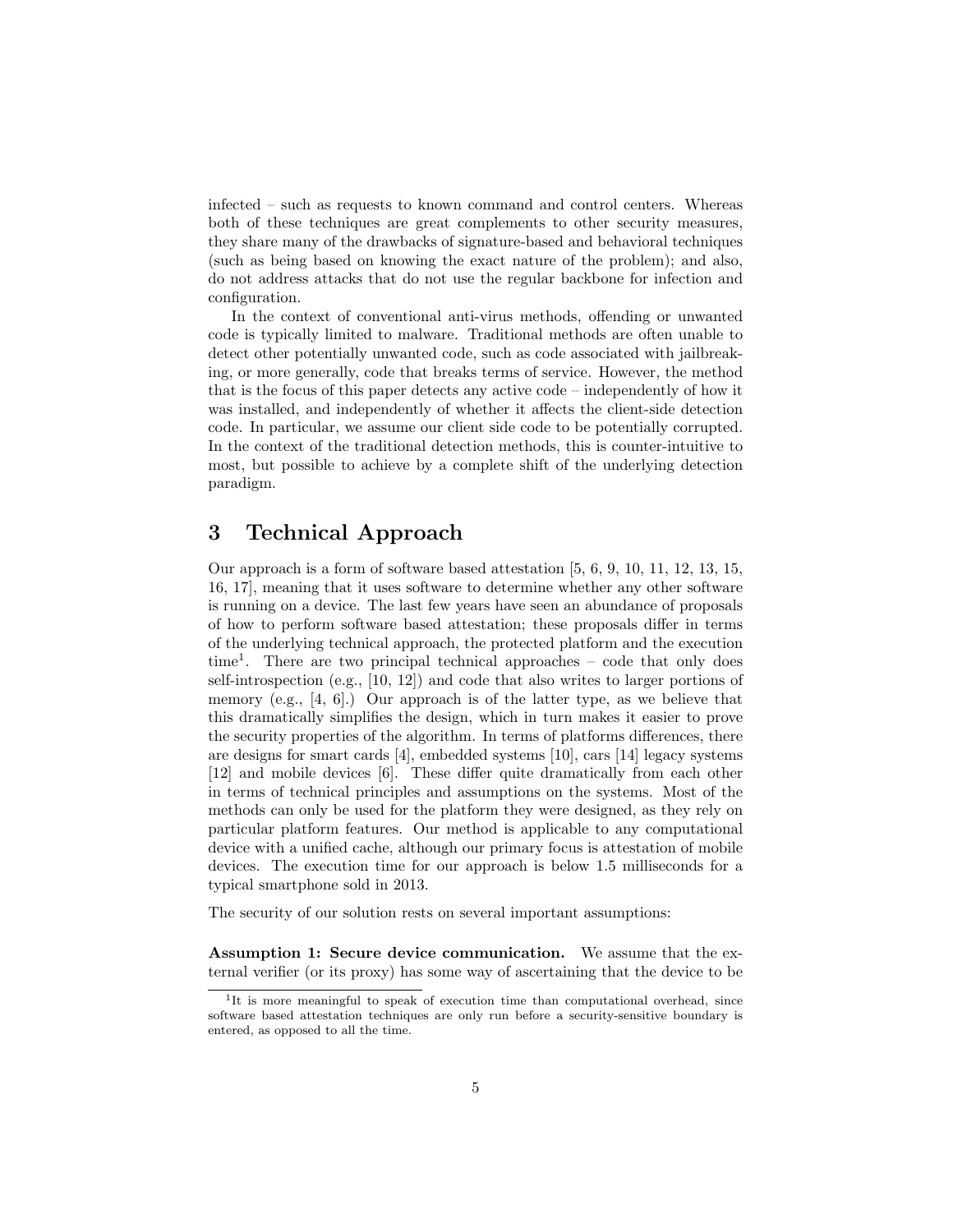audited is in fact the device it interacts with. We also assume that the external verifier can send data securely to the audited device, e.g., in a way that cannot be eavesdropped or tampered. Both of these aspects correspond to devices being associated with unique keys that cannot be extracted by application processes<sup>2</sup>.

Mobile devices have such keys (used for billing purposes), accessible by their modem processors; as do Intel processors, as part of their Identity Protection Technology.

Assumption 2: Code optimality. We assume that the checksumming algorithm used in the scan is written in a near-optimal manner in terms of its footprint and execution speed, and that any modications of the algorithm would make it notably slower to execute.

For general software, code optimality is not a meaningful assumption to make; however, given the simplicity of our scan algorithm, it is quite realistic. In particular, the inner loop of our checksumming algorithm is only eight instructions long – such as short routine can be manually verified to be optimal.

Assumption 3: Deterministic hardware. We assume that the hardware will present largely the same performance characteristics each time the attestation is executed.

We note that the attestation process can tolerate a high noise threshold, such as background DMA processes utilizing a shared SoC bus, but the quantity of the noise must be possible to bound a priori.

Given these assumptions, we are now ready to describe the scan algorithm we use, starting with a definition:

Definition: Free cache. Our malware detection algorithm is implemented as a kernel/algorithm monolith that is stored in the instruction cache (where it fits in its entirety). It has an associated working space that is located in the data cache (and registers.) All other cache space is referred to as *free cache –* whether it *actually* is free or not.

Since all legitimate routines will agree to be terminated, it is only active malware that will reside in free cache. At a high level, our routine simply determines whether all of free cache is indeed free. This is done by running an algorithm that requires all of the free cache space in order to execute quickly – and to measure the time this algorithm takes to run using a timer that cannot be corrupted by malware.

<sup>2</sup>We do not address hardware trojans or other attacks in which an attacker uses physical access to components to corrupt the hardware of a device.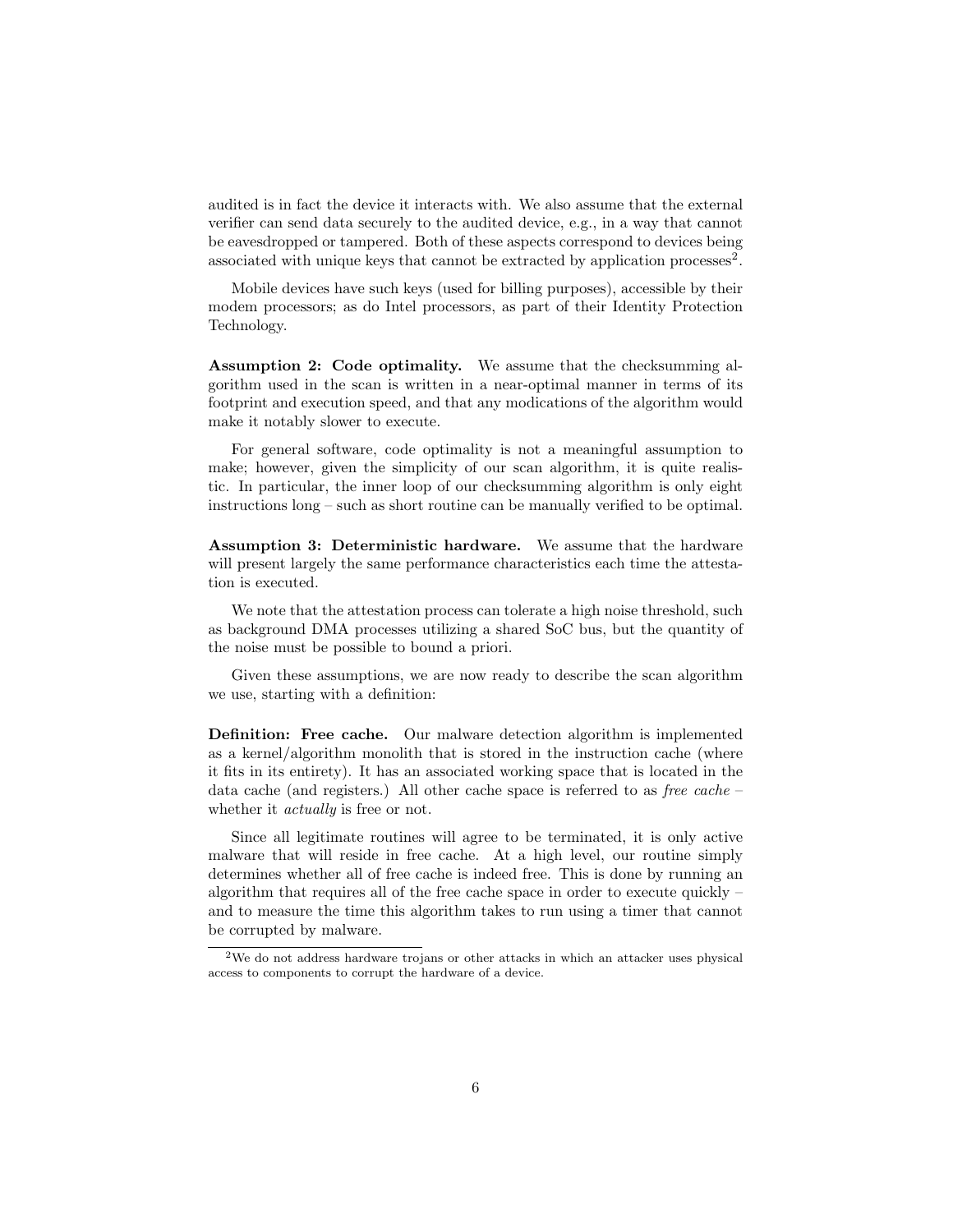What is done: The malware detection algorithm involves the following steps on the client machine:

- 1. Setup: Flush out the contents of free cache to RAM, disable interrupts, pause all processing for the duration of the attestation process, and perform a setup for the checksumming.
- 2. Cache fill: Receive a cryptographic seed from the external verifier, and overwrite free cache with the output of a pseudo-random function using this seed. (The external verifier may reside on the network and use a local proxy in the baseband station, performing timing.)
- 3. Checksumming: Receive a cryptographic key from the external verifier, compute a keyed nonlinear checksum of the entire memory contents, and report the resulting value to the external verifier.
- 4. Verification: The external verier compares the received value to a checksum it computes locally on the expected contents of the device. It also compares the time the device computation took to an expected value. If either comparison fails, then this is indicative of the device being infected; otherwise, it is free from active malware.
- 5. Transact: Perform a security-sensitive action (such as establish SSL connection, scan RAM and flash for inactive malware, etc). The external verifier controls whether the action is allowed or not, e.g., by sending/withholding decryption keys used to access sensitive data on the device.

Why it is done: Step 1 attempts to establish an isolated execution environment. If successful, this step ensures no other software will execute, no cache evictions will take place and the attestation scan will complete in optimal time. The subsequent attestation process verifies the integrity of this isolated execution environment in order to establish a Secure eXecution Environment (SXE).

In step 2, free cache is filled with a pseudorandom string that depends on keys obtained from the external verifier in step 1.

In step 3, the cryptographic checksum is computed from the contents of the cache – the pseudo-random string and the correct (good) scanning code. Attempts by malware to use contents that are not in the cache (in order to hide itself in the cache) will result in dramatically increased computation time. (This is described in greater detail in the next section.)

In step 4, the external verifier is given assurance that steps 1 through 3 were performed correctly, based on the checksum value and the time it took to compute it. One can utilize various techniques to avoid issues with latency variance.

In step 5, after the verifier asserts the integrity of the isolated execution environment, it releases keys or tickets used to access the security sensitive resource. A loader loads a payload and verifies that its digest is correct, based on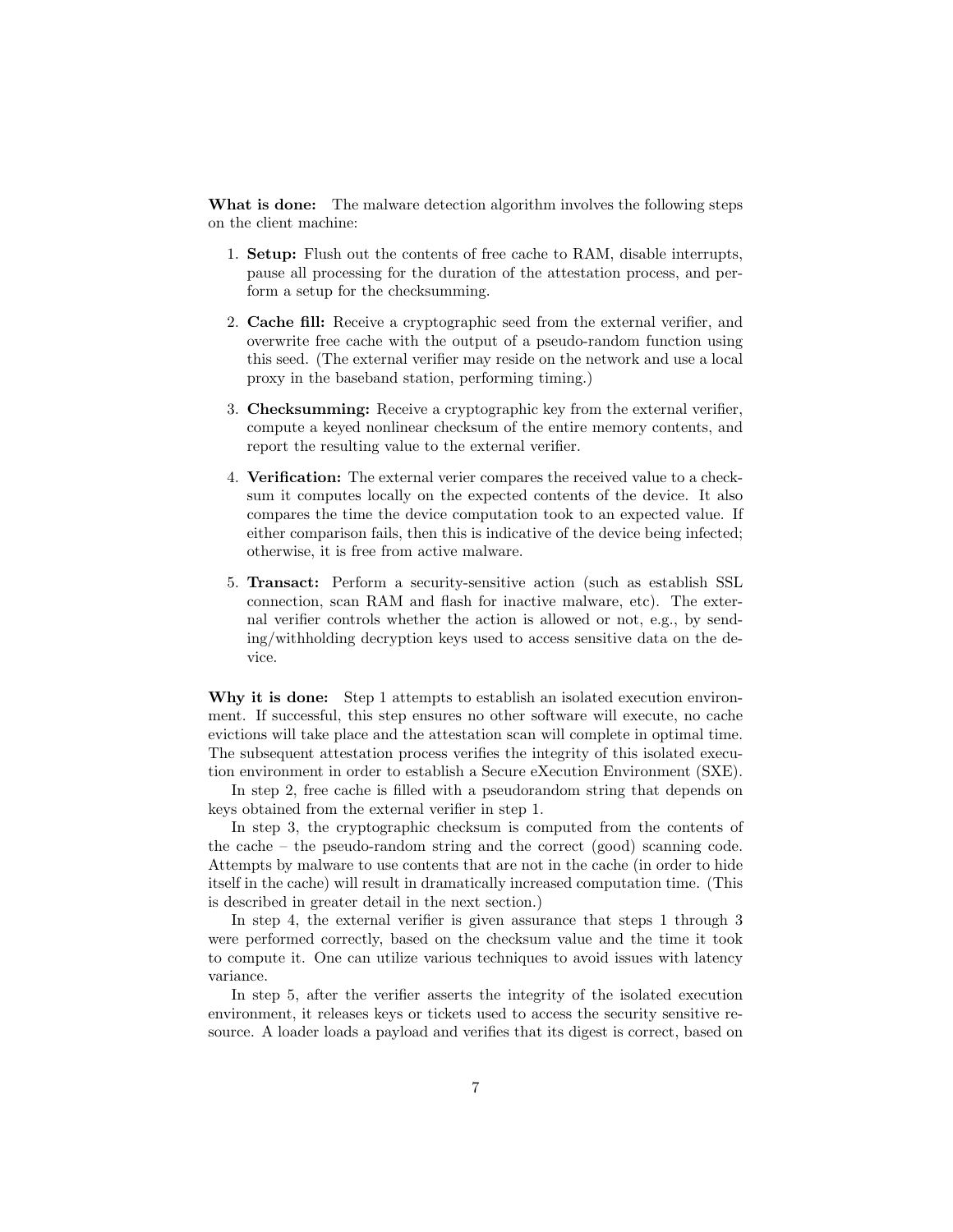a digest that is part of the micro-kernel (and which is therefore already verified for validity, using the checksum.) The payload consists of a whitelisted application (whitelet) with optional data. Sensitive data contained in the payload is protected, and access to the data requires one or more security keys, provided by the external verifier (but only after a successful scan.) These keys are deleted after they are used. The whitelet executes entirely in the context of the SXE with assurance of confidentiality and integrity.

The attestation process can be run during boot time to create a static root of trust (an OS secure boot), or at any time during normal system operation to create a dynamic (temporary) root of trust. A dynamic root of trust allows a whitelet to execute in a secure environment even when the host operating system is infected.

# 4 Adversarial Strategies

The detection mechanism described above evicts all cache contents (except for what constitutes the detection mechanism itself); fills the free space with noncompressible data; and then computes a keyed checksum of the entire cache contents (including the detection code itself.) If the scan indicates the absence of active malware, then a loader will be run, which loads and verifies a collection of processes to be executed, allowing only those matching the stored message digest to start. These processes will be granted access (by the external verifier) to the resources they need to run. Encrypted internal resources are unlocked by communicating the appropriate key; external resources are unlocked either using keys or traditional tickets.

Passive malware (i.e., malware that does not interfere with the scanners control of hardware resources) will not be able to interfere with the processes to be run after the detection mechanism is run, since passive will be evicted by the detection mechanism and the detection mechanism turns off interrupts. Moreover, the contents of the interrupt table will not be restored until after the all security sensitive tasks have completed, and so, passive malware will be disabled for the entire duration of the security sensitive task. (If this task involves scanning RAM and secondary storage for undesirable code and data, or synchronize the contents of the device with a cloud server that performs such as scan, then the undesirable processes can be killed and removed while being evicted.)

Active malware, on the other hand, will fight back. It may interfere with the task of the detection mechanism. We make the very pessimistic assumption that the active malware may have corrupted the detection code, which is assumed to be known in full detail by the malware author. Based on this assumption, we will describe an array of adversarial approaches, and briefly argue why each one will fail.

• Silent attack. The adversary causes the corrupted device to not communicate with the external verifier. This is not a helpful strategy, though,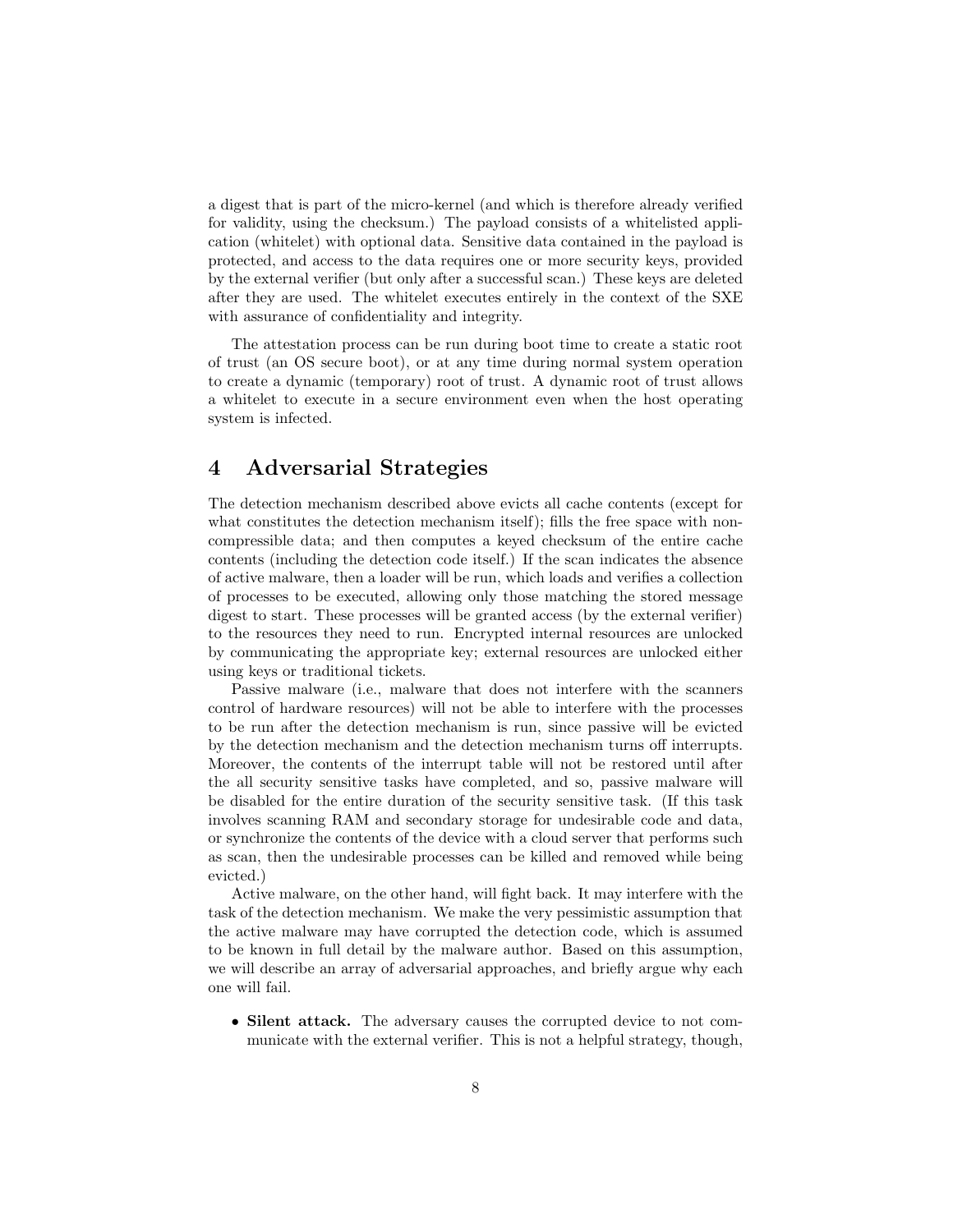since the external verifier will not grant access to the sensitive resources without first running the detection algorithm. If a scheduled scan is missed (which could happen for legitimate reasons), the external verifier will flag the device, demanding a scan to be performed when the device shows up on the network next.

- Naive corrupted code attack. The adversary modifies or augments the detection code (or its associated data) to perform a different task than what is desirable – for example, to permit a corrupted process (whose digest will not be correct) to be loaded and run. In the naive corrupted code attack, the adversary does not attempt to hide the modifications. Therefore, as the external verifier compares the checksum of the cache contents to the checksum it computes, the modification will be apparent, except with a negligible probability.
- Advanced corrupted code attack. The adversary modifies or augments the detection code (or its associated data) to perform a different task than what is desirable, and to hide this fact to the checksumming function. For example, the code modification can displace (e.g., to RAM) some of the non-compressible data that is generated by the detection mechanism. When the checksum operation is performed, cache misses will bring in these values to the cache. However, based on the order in which the checksum operation accesses the cache, each such access will result in a cache miss, the aggregation of which will correspond to a measurable delay. (A version of this attack generates the non-compressible data on demand, when needed by the checksumming code. Due to the manner in which the non-compressible data is generated and stored, though, this will result in an even more substantial delay.) The delay, no matter what caused it, is evidence of an active attack.
- Evil twin attack. In the evil twin attack, a virgin version of the detection code is kept in the cache, but is not executed. Instead, a corrupt routine is run. The corrupt routine is potentially limiting its footprint by making calls in to the virgin code using Return Oriented Programming (ROP) techniques. The corrupt code must take up some space, and must displace either code or the non-compressible data that is needed for the computation of the checksum. According to the same argument as above, this will be detected.
- Evil interrupt attack. The evil interrupt attack works like this: The adversary replaces the virgin detection code with a version that (1) leaves the interrupts enabled (whereas the virgin code disables them), and (2) rewrites itself to the virgin code after the execution has passed the location where the interrupts normally would have been turned off. This results the correct checksum being computed, but without the interrupts being turned off. An interrupt is then triggered after the (correct) checksum has been computed. The associated routine performs a malicious task, such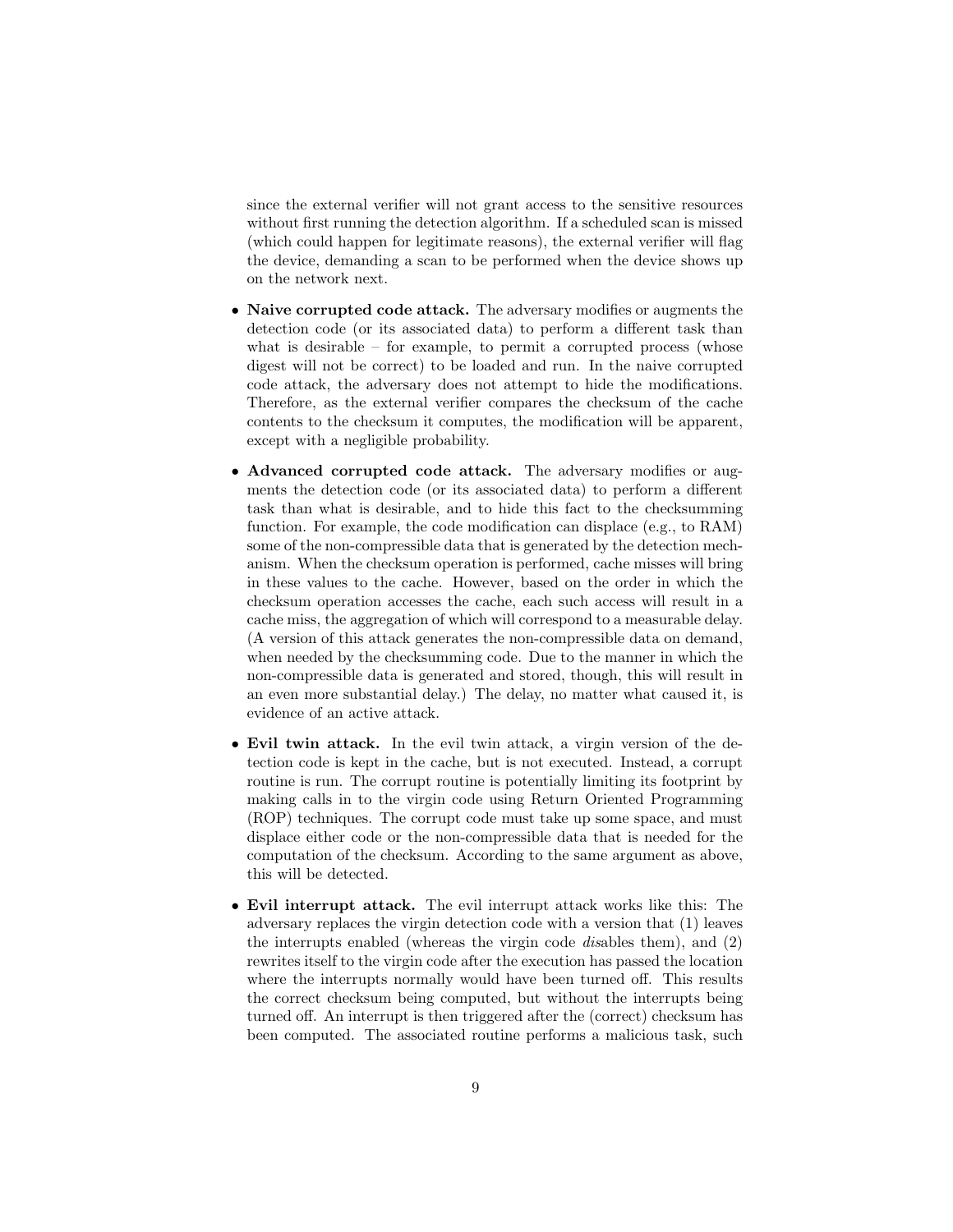as rewriting the loader. This attack fails since the code loaded by the interrupt will be stored in cache and will therefore displace other data; which will be detected as above. There are many alternative ways to address this problem, although these are beyond the scope of this paper.

• Evil processor attack. A processor that is not used by the detection mechanism is controlled by the adversary, and is used to perform a malicious task after the correct checksum has been computed. To avoid causing a displacement of data from the cache, the code running on this processor may be flagged as non-cacheable, and therefore, run directly from RAM; while this will cause the execution to be slow, that will only affect the execution speed of the corrupted processor. The simplest way to avoid this attack is to let the detection mechanism make use of all processors that are potentially reachable by malware.

The list of potential attacks provided above is not exhaustive; instead, it is illustrative of our approach. While the countermeasures we describe are sufficient to address the above attacks, the system we describe incorporates additional countermeasures. These are beyond the scope of this paper.

## About the authors

Markus Jakobsson is a recognized fraud researcher who has contributed to research on phishing, authentication, mobile security and cryptographic protocols. He is the CTP and founder of FatSkunk. Guy Stewart is a seasoned software professional with field proven experience in distributed systems and strong security solutions. Guy is the VP of Engineering of FatSkunk.

FatSkunk is a software company producing malware detection technology suited for devices spanning mobile platforms, the Internet of things and traditional PCs. What makes FatSkunk's approach markedly different from the traditional anti-malware techniques is that it is not heuristic, and comes with an assurance based on physics, and more particularly, based on knowledge of the performance of hardware components, such as the processors, the bus and various components of the memory structure. It is not limited to detection of malware, but can be used to detect any unwanted active process, such as code associated with jailbreaks.

## References

- [1] C. Castelluccia, A. Francillon, D. Perito, and C. Soriente. On the difficulty of software-based attestation of embedded devices. Proceedings of the 16th ACM conference on Computer and Communications Security (CCS), 2009.
- [2] J. A. Garay and L. Huelsbergen. Software integrity protection using timed executable agents. In ASIACCS '06: Proceedings of the 2006 ACM Sympo-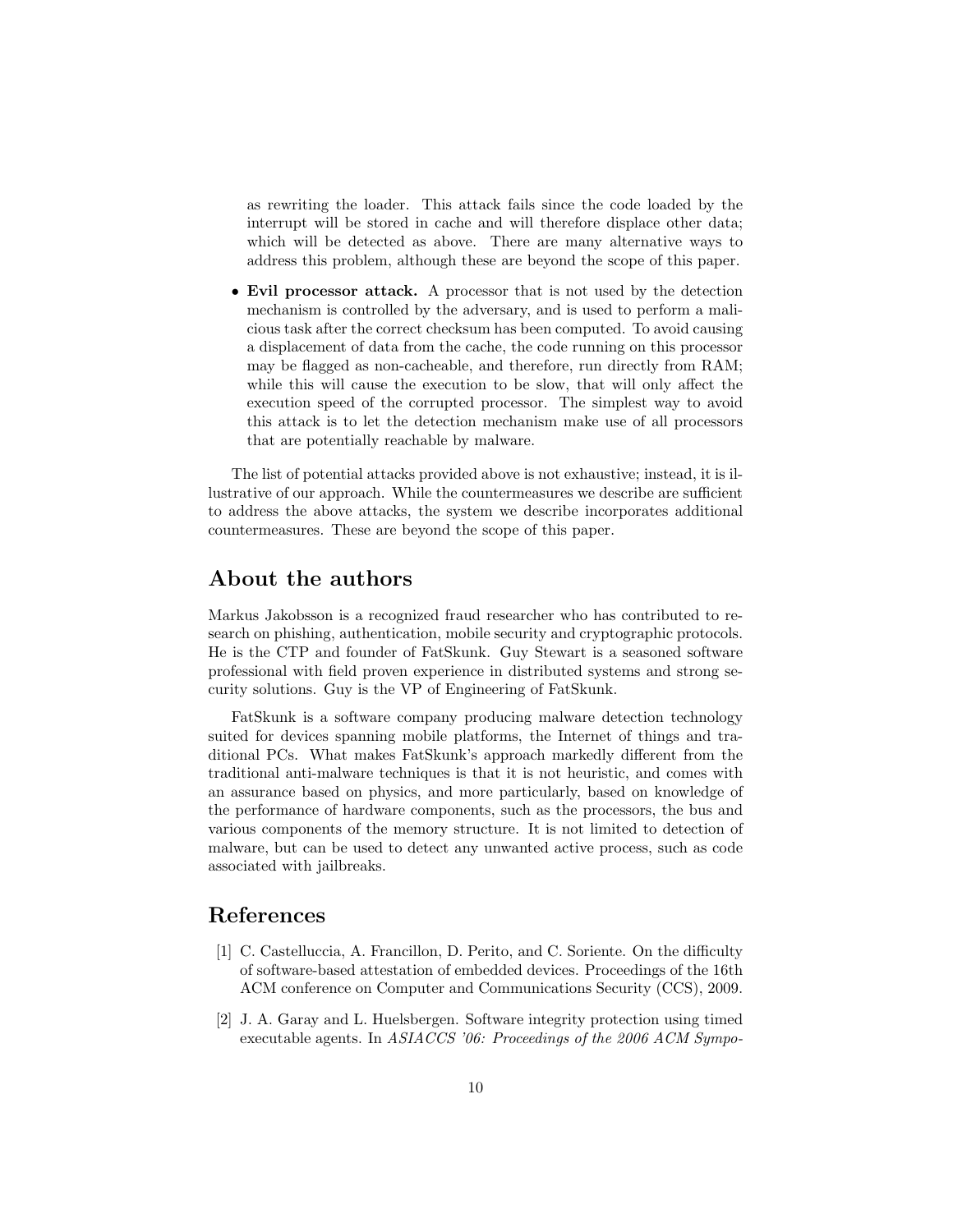sium on Information, computer and communications security, pages 189– 200, New York, NY, USA, 2006. ACM.

- [3] R. Gardner, S. Garera, and A. D. Rubin. On the difficulty of validating voting machine software with software. In EVT'07: Proceedings of the USENIX Workshop on Accurate Electronic Voting Technology, pages 11– 11, Berkeley, CA, USA, 2007. USENIX Association.
- [4] V. Gratzer and D. Naccache. Alien vs. quine. IEEE Security and Privacy, 5(2):26–31, 2007.
- [5] L. Gu, X. Ding, R. H. Deng, B. Xie, and H. Mei. Remote attestation on program execution. In STC '08: Proceedings of the 3rd ACM workshop on Scalable trusted computing, pages 11–20, New York, NY, USA, 2008. ACM.
- [6] M. Jakobsson and K.-A. Johansson. Retroactive detection of malware with applications to mobile platforms. In ACM HotSec 10, 2010.
- [7] M. Jakobsson and A. Juels. Server-side detection of malware infection. In New Security Paradigms Workshop (NSPW), 2009.
- [8] A. Perrig and L. van Doorn. Refutation of "On the Difficulty of Software-Based Attestation of Embedded Devices".
- [9] D. Schellekens, B. Wyseur, and B. Preneel. Remote attestation on legacy operating systems with trusted platform modules. In In Science of Computer Programming, pages 13–22, 2008.
- [10] A. Seshadri, M. Luk, and A. Perrig. SAKE: software attestation for key establishment in sensor networks. pages 372–385. 2008.
- [11] A. Seshadri, M. Luk, A. Perrig, L. van Doorn, and P. Khosla. SCUBA: Secure Code Update By Attestation in sensor networks. In WiSe '06: Proceedings of the 5th ACM workshop on Wireless security, pages 85–94, New York, NY, USA, 2006. ACM.
- [12] A. Seshadri, M. Luk, E. Shi, A. Perrig, L. van Doorn, and P. Khosla. Pioneer: verifying code integrity and enforcing untampered code execution on legacy systems. In SOSP '05: Proceedings of the twentieth ACM symposium on Operating systems principles, pages 1–16, New York, NY, USA, 2005. ACM Press.
- [13] A. Seshadri, A. Perrig, L. V. Doorn, and P. Khosla. SWATT: SoftWarebased ATTestation for Embedded Devices. In Proceedings of the IEEE Symposium on Security and Privacy, 2004.
- [14] A. Seshadri, A. Perrig, L. van Doorn, and P. Khosla. Using SWATT for verifying embedded systems in cars. 2004 Embedded Security in Cars Workshop (Escar 2004), 2004.